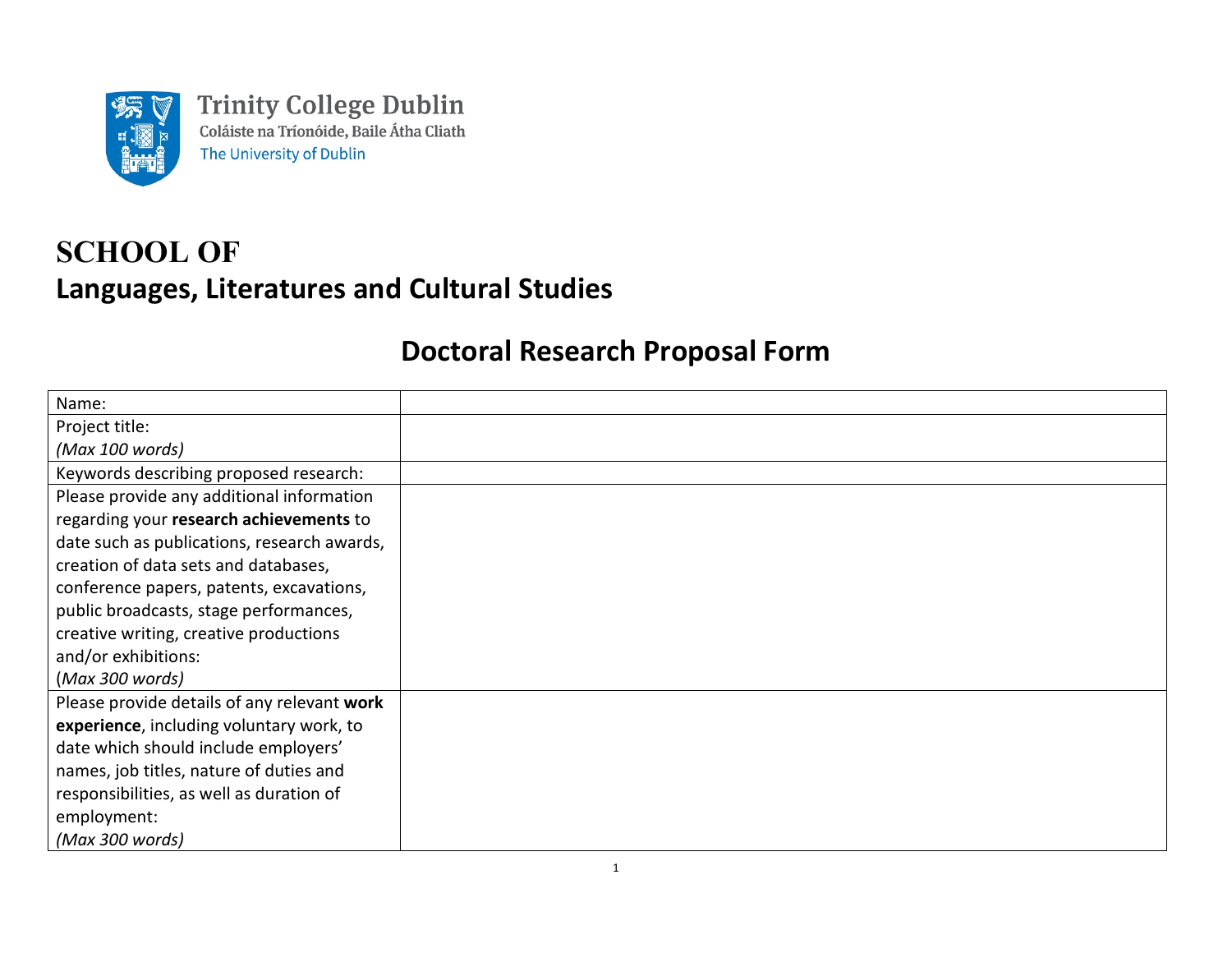| Please provide a lay abstract for your     |  |
|--------------------------------------------|--|
| proposed research, which will be used to   |  |
| inform a non-expert audience:              |  |
| (Max 300 words)                            |  |
| Please provide details of your proposed    |  |
| research to include:                       |  |
| a) aim (the overarching goal of the        |  |
| project), objectives (smaller steps        |  |
| necessary to reach the aim) and            |  |
| central research questions of the          |  |
| project,                                   |  |
| how existing literature on the topic<br>b) |  |
| has been used to inform the                |  |
| proposal and                               |  |
| c) how the project will advance the        |  |
| state of the art and make a                |  |
| contribution to existing knowledge:        |  |
| (Max 500 words)                            |  |
| Please detail the research design and      |  |
| methodologies to be employed in carrying   |  |
| out your scholarship which should be       |  |
| described in sufficient detail to          |  |
| demonstrate your thorough understanding    |  |
| of the research topic:                     |  |
| (Max 500 words)                            |  |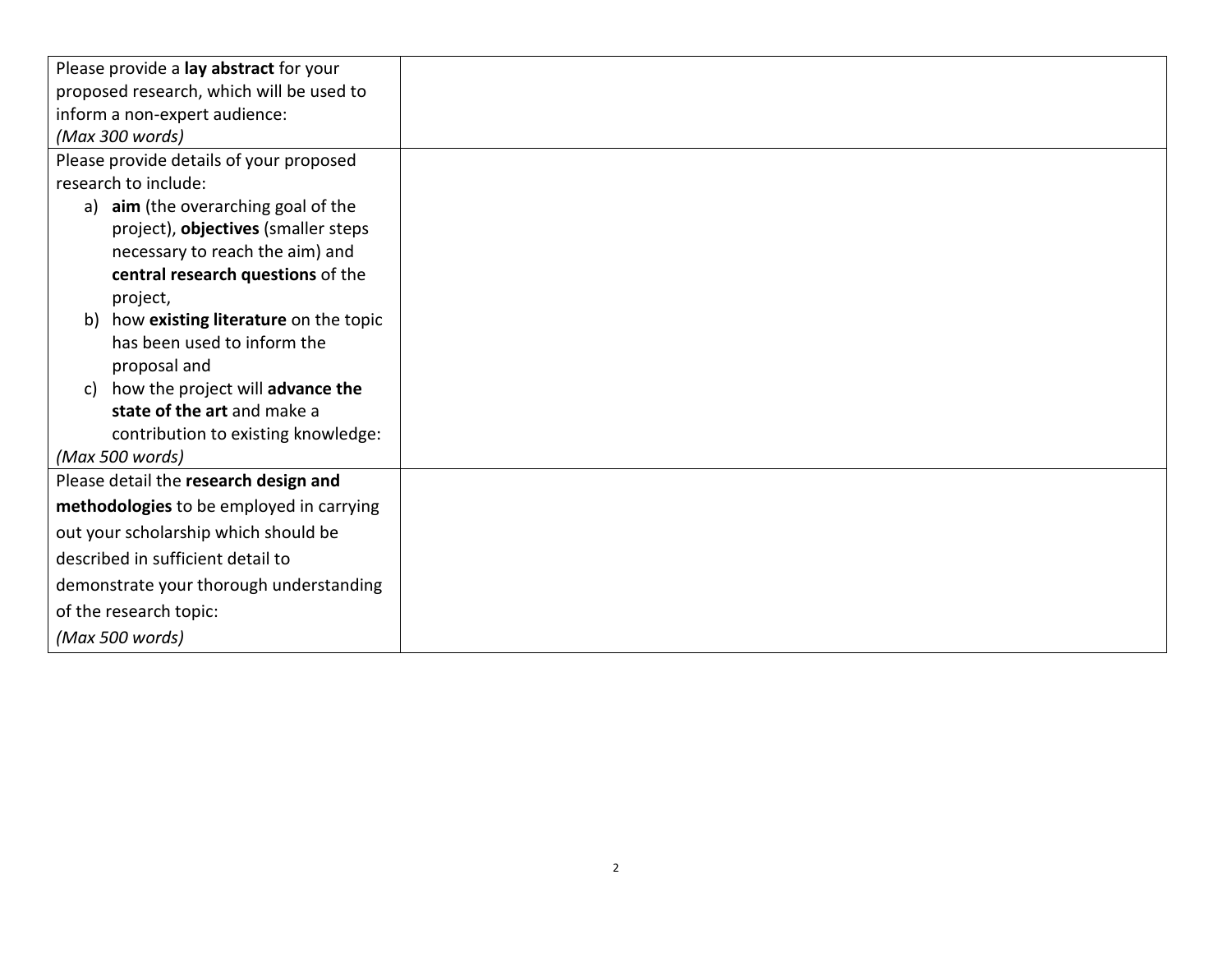|                                             | Please provide a schedule to include:           |
|---------------------------------------------|-------------------------------------------------|
|                                             | a) milestones and deliverables for              |
|                                             | completion of the proposed                      |
|                                             | research,                                       |
|                                             | b) risks that might endanger reaching           |
|                                             | these deliverables and                          |
|                                             | c) the contingency plans to be put in           |
|                                             | place in order to mitigate these                |
|                                             | risks:                                          |
|                                             | (Max 500 words)                                 |
|                                             | Please describe any specialist knowledge or     |
|                                             | data required to undertake your proposed        |
|                                             | research, such as language competency,          |
|                                             | technical skills or use of specialist software. |
|                                             | If this knowledge or data is not already in     |
| place, details should be provided as to how |                                                 |
|                                             | it will be acquired over the course of the      |
| project:                                    |                                                 |
| (Max 500 words)                             |                                                 |
|                                             | Please outline your plans for the               |
|                                             | dissemination and knowledge exchange of         |
|                                             | your research, including publications,          |
|                                             | conference attendance, poster                   |
|                                             | presentations, reports and outreach             |
|                                             | activities. Details should also be provided as  |
|                                             | to how the impact of your research will be      |
| measured:                                   |                                                 |
|                                             | (Max 500 words)                                 |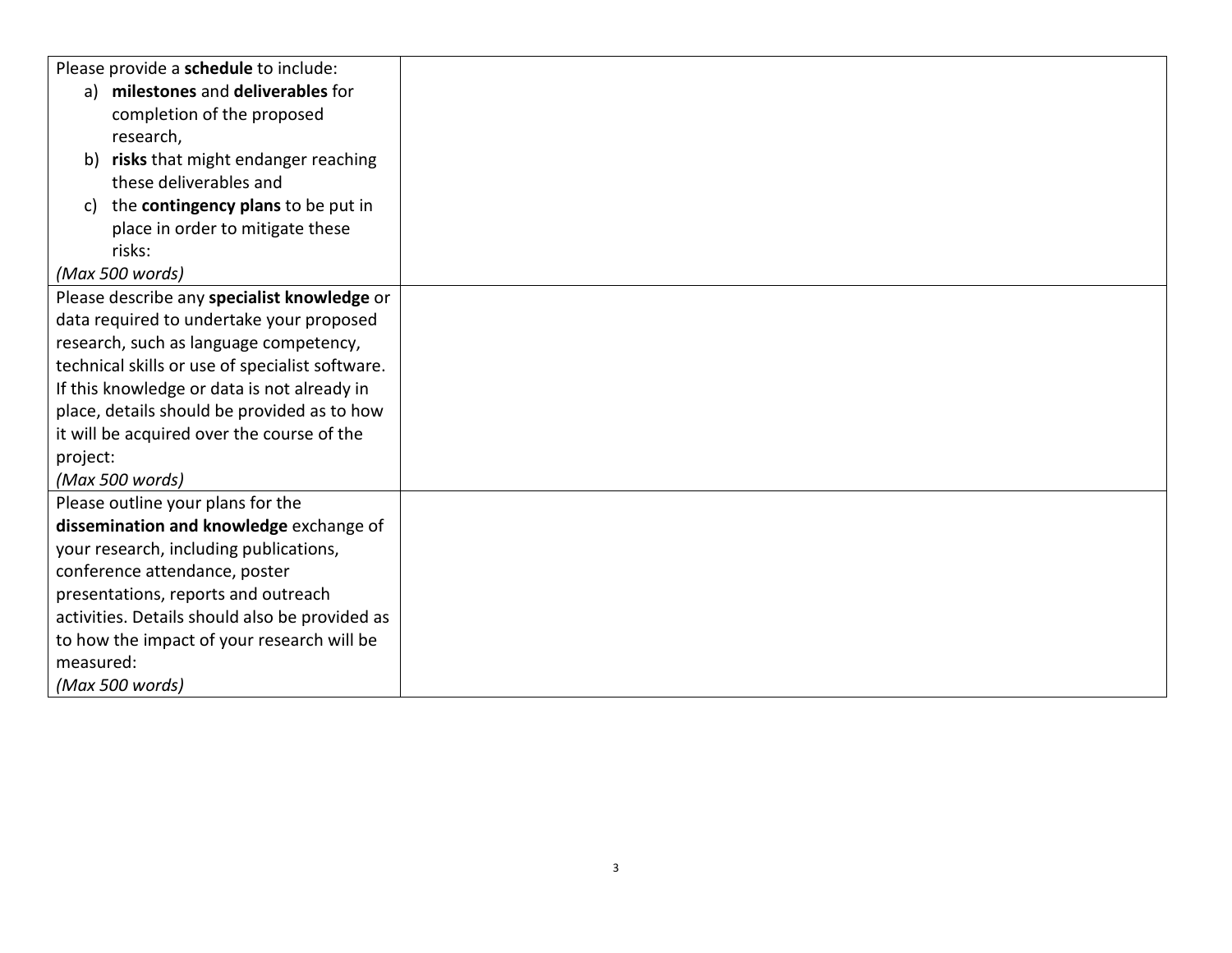|                                                  | Please outline your reasons for choosing    |
|--------------------------------------------------|---------------------------------------------|
| your proposed:                                   |                                             |
| a) academic supervisor(s) and                    |                                             |
|                                                  | b) Trinity College Dublin:                  |
| (Max 400 words)                                  |                                             |
|                                                  | Please provide details of any proposed      |
|                                                  | research trip(s) of more than four weeks'   |
|                                                  | duration which you believe will be          |
|                                                  | necessary for the successful completion of  |
| your project:                                    |                                             |
| (Max 300 words)                                  |                                             |
|                                                  | Please highlight any additional information |
|                                                  | which has not been included elsewhere in    |
| the application, e.g.:                           |                                             |
|                                                  | Why do you wish to pursue a higher          |
| degree by research?                              |                                             |
| $\bullet$                                        | Why have you proposed this                  |
|                                                  | research topic?                             |
| Why do you feel there is a specific<br>$\bullet$ |                                             |
| demand for the skill set that you                |                                             |
| wish to build?                                   |                                             |
| Why are you particularly suited to<br>$\bullet$  |                                             |
|                                                  | this research field?                        |
| $\bullet$                                        | Which of your attributes                    |
|                                                  | demonstrate your capability to be a         |
|                                                  | good researcher, e.g. motivation,           |
|                                                  | commitment, thirst for knowledge?           |
| (Max 500 words)                                  |                                             |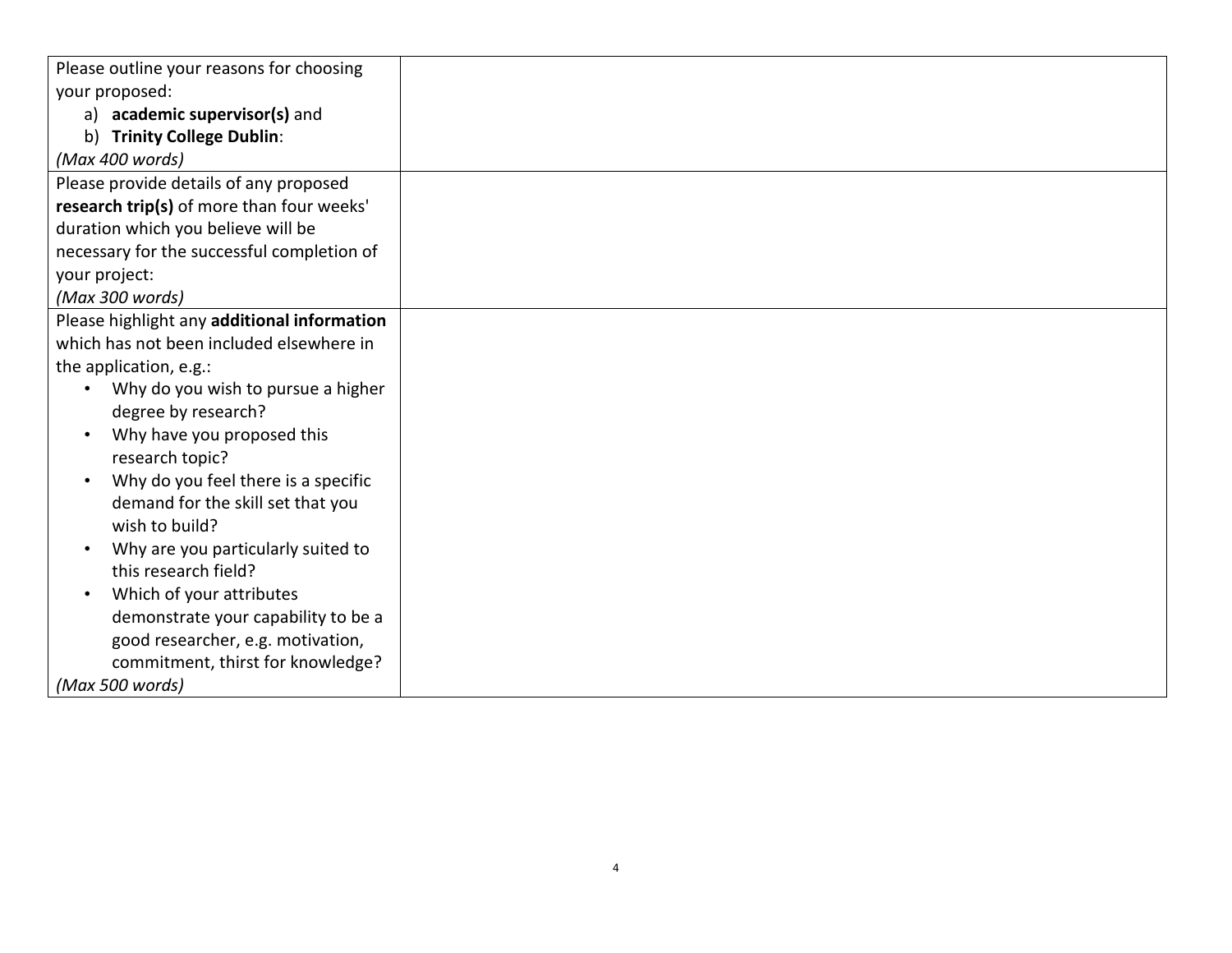| Please provide a career training and<br>development plan which addresses the<br>following:<br>What are your career goals and how<br>$\bullet$<br>would this project help you to<br>achieve them?<br>How will you go about acquiring the<br>expert knowledge and transferable<br>skills necessary for your professional<br>development, e.g. technical skills,<br>communication skills, analytical<br>skills?<br>How would this project enable you to gain<br>skills relevant to employment outside the<br>traditional academic sector? |                                                                                                                                                                                                                                                                                                                                                     |
|----------------------------------------------------------------------------------------------------------------------------------------------------------------------------------------------------------------------------------------------------------------------------------------------------------------------------------------------------------------------------------------------------------------------------------------------------------------------------------------------------------------------------------------|-----------------------------------------------------------------------------------------------------------------------------------------------------------------------------------------------------------------------------------------------------------------------------------------------------------------------------------------------------|
| (Max 1000 words)                                                                                                                                                                                                                                                                                                                                                                                                                                                                                                                       |                                                                                                                                                                                                                                                                                                                                                     |
| Does your proposed research involve any of<br>the following?                                                                                                                                                                                                                                                                                                                                                                                                                                                                           | $\Box$ Humans as the research focus<br>$\Box$ Animals as the research focus<br>$\Box$ Human samples and/or data<br>$\Box$ Humans involved as consumers, users, patients, or in trials<br>$\Box$ Research on animals, animal samples and/or data<br>$\Box$ Research outputs with implications for end users or consumers<br>$\Box$ None of the above |
| Please provide a statement detailing<br>whether there is a potential sex/gender<br>dimension to be considered in carrying out<br>your research. If your research involves any<br>of the above, please indicate how potential<br>sex/gender issues will be handled. In<br>particular, you are asked to reference the<br>points mentioned in the 'checklist for<br>sex/gender in research content' in the<br><b>Guide for Applicants:</b><br>(Max 500 words)                                                                             |                                                                                                                                                                                                                                                                                                                                                     |